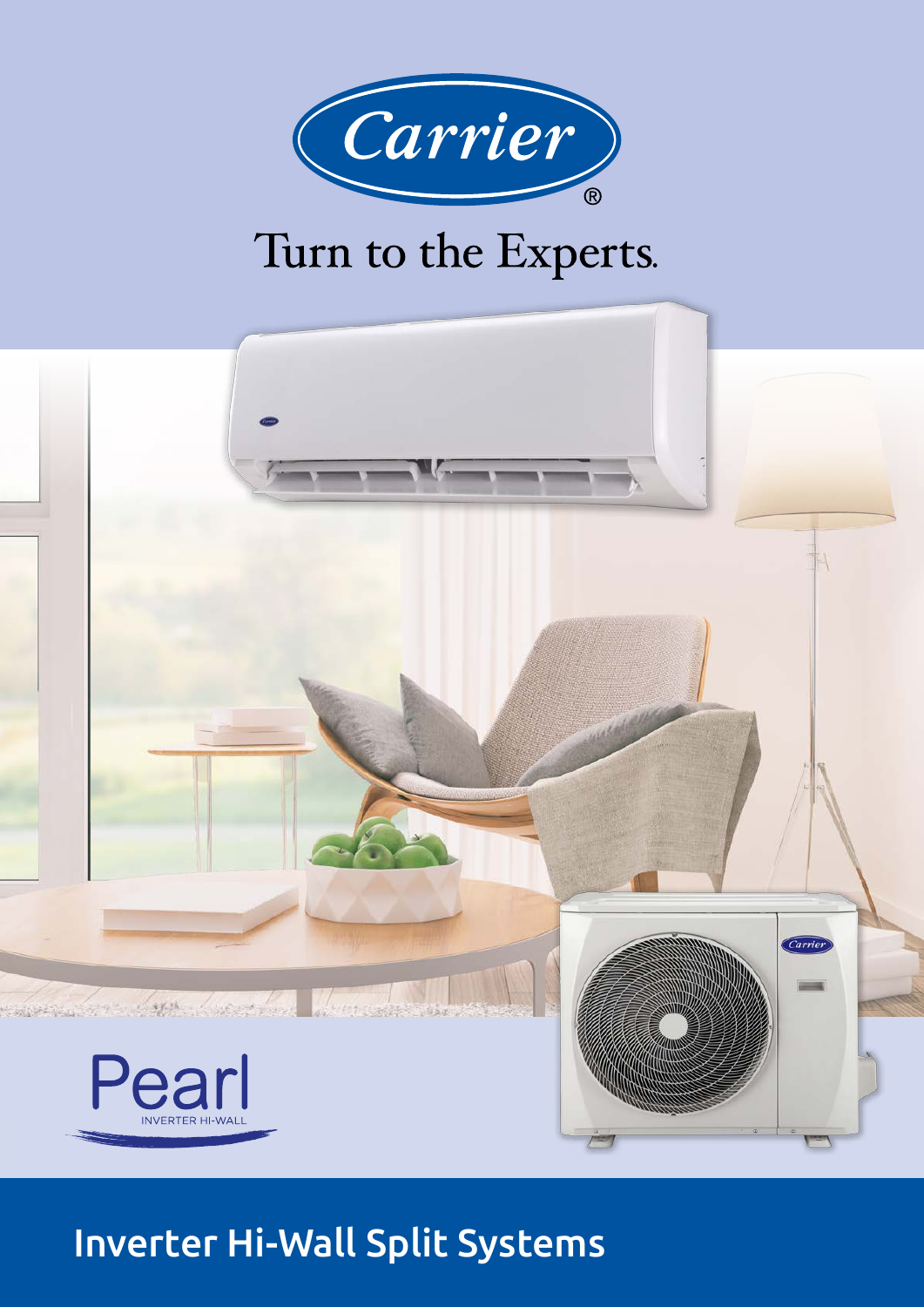#### About Carrier Inverter Hi Wall Split System

Better comfort and power saving – the Carrier Pearl range of inverter Hi-Wall Split Systems with DC technology will give you a comfortable and energy efficient heating or cooling solution.

#### Who is Carrier Air Conditioning?

Founded by the inventor of modern air conditioning Willis Carrier, Carrier is one of the world's leaders in air conditioning and refrigeration solutions. Carrier provides sustainable solutions, integrating energy efficient products, building controls and energy services for residential, commercial, retail, transport and food services customers. Carrier improves the world around us through engineered innovation and environmental stewardship. Carrier is also a leading provider to the aerospace and building systems industries.

In 1902, Willis Carrier solved one of mankind's most elusive challenges by controlling the indoor environment through modern air conditioning. His invention enabled countless industries, promoting global productivity, health and personal comfort.



#### Controller

- Wireless or optional wired or WiFi controller\*
- Customised air distribution with 4 fan settings (Turbo/High/Med/Low).
- My mode saves favourite mode/fan and temperature combined settings.
- Ideal for use in both residential and commercial applications such as aged care, hospitals, hotels, schools and office buildings.

 \*Wired and WiFi controller options will be at an additional cost. Please speak to your dealer if you are interested in these options.



Included controller



Optional wired controller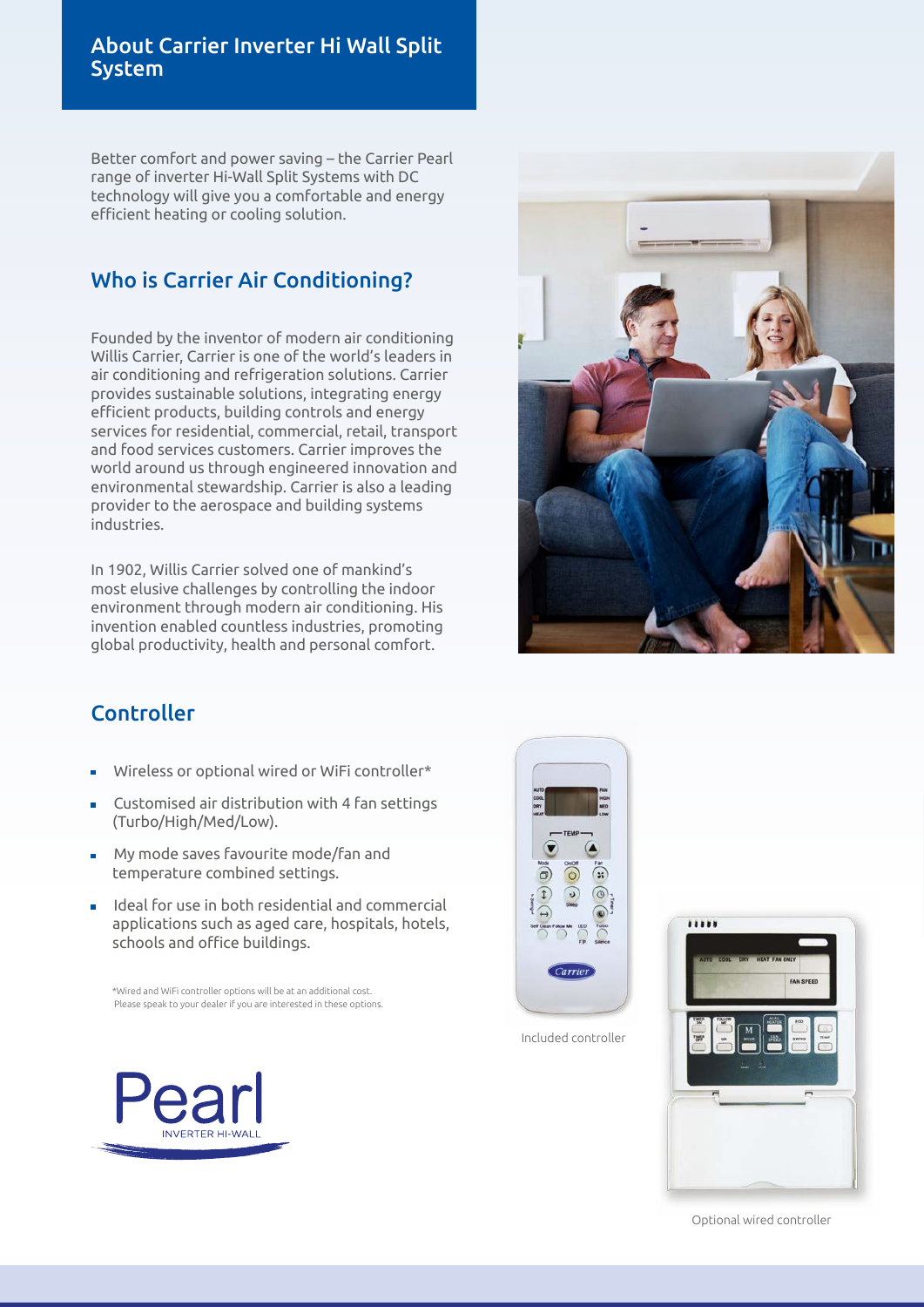#### Advantages of the Carrier Inverter Hi-Wall Split System



- Brushless DC inverter motor designed to use electricity efficiently and effectively.
- Rapid heat and cool function which increases power temporarily to achieve desired temperature quickly before returning to normal power.
- Reverse cycle for heating and cooling.
- The indoor unit can operate at a lower noise level. This occurs because the outdoor unit will operate at a lower frequency and the indoor unit then shifts to a lower fan speed which results in a quieter operation.
- Follow me: the sensor built into the remote controller is active and the air conditioner will regulate the room temperature based on the temperature around the remote controller.

 Hidden display: lights can be turned off by remote controller when unit is running.



- Self-cleaning removes moisture which can cause mould to form on the indoor unit.
- **Low maintenance and easy to install.**
- Use of R410A non ozone depleting refrigerant.
- 5 year warranty for consumer confidence.
- To avoid cold drafts in heating mode the indoor units will pre-heat before starting.